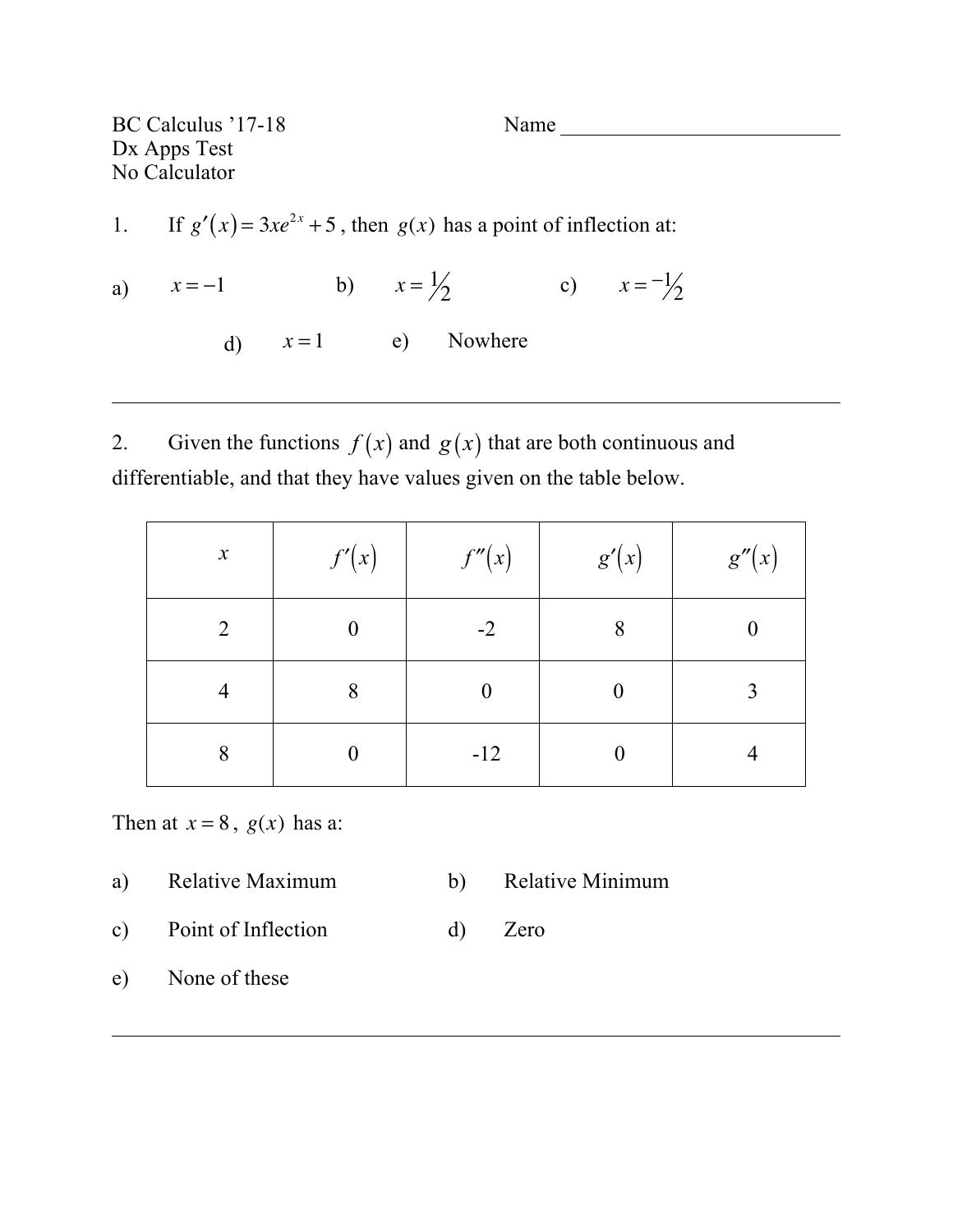3. Suppose  $f'(x) = \frac{(x+1)^3(x-4)^2}{(x+1)^3}$  $\frac{f(x+1)}{f(x^4+1)}$ . Which of the following statements must be true? I. The slope of the line tangent to  $y = f(x)$  at  $x = 1$  is 36. II.  $f(x)$  is increasing on  $x \in (1, 4)$ III.  $f(x)$  has a minimum at  $x = -1$ a) I only b) II only c) III only d) I and II e) II and III only ab) I and III only ac) I, II, and III ad) None of these

4. Below is the graph of  $f'(x)$ . For what value(s) of x does  $f(x)$  have a minimum?



- a) 0 only
- b) 0 and 10
- c) -5 and 5
- d) -5 and 10
- e) None of these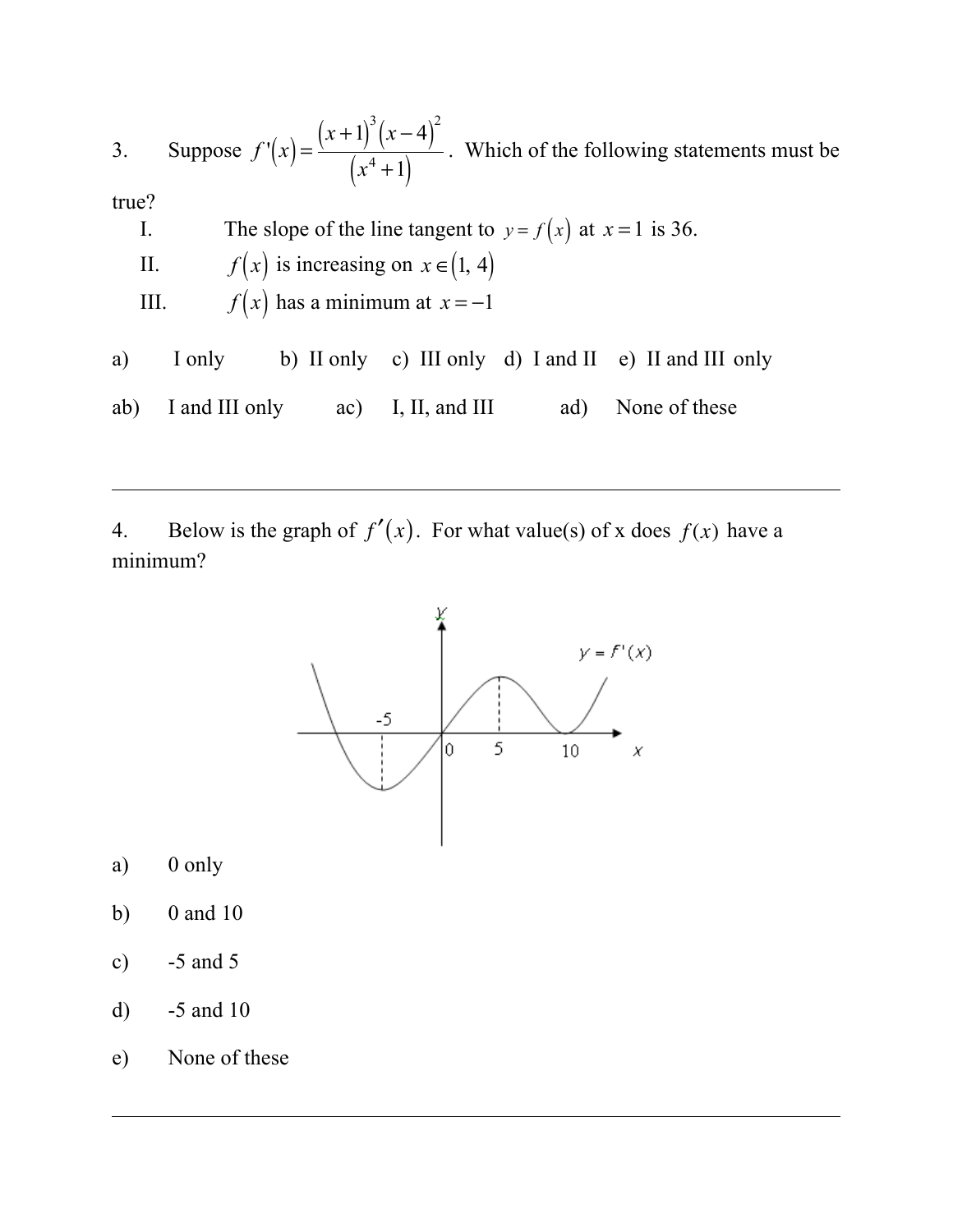5. A particle moves along the y-axis with position  $s(t) = 15t^4 - 20t^3$ . On what interval(s) is the particle slowing down?

- a)  $t \in [\frac{2}{3}, \infty)$
- b)  $t \in (-\infty, 1]$
- c)  $t \in (-\infty, 0] \cup [2/3, 1]$
- d)  $t \in [-\infty, 0] \cup [1, \frac{2}{3}]$

$$
e) \qquad t \in (-\infty, 0]
$$



6. The graph of  $f'$  is shown above. The line tangent to  $f'$  at  $x=0$  is vertical, and  $f'$  is not differentiable at  $x=2$ . Which of the following statements is TRUE?

a.)  $f'$  does not exist at  $x=2$ .

- b)  $f$  is decreasing on the interval  $(2, 4)$
- c) The graph of f has a point of inflection at  $x=0$
- d) The graph of f has a relative maximum at  $x=0$
- e) The graph of f has a point of inflection at  $x = 2$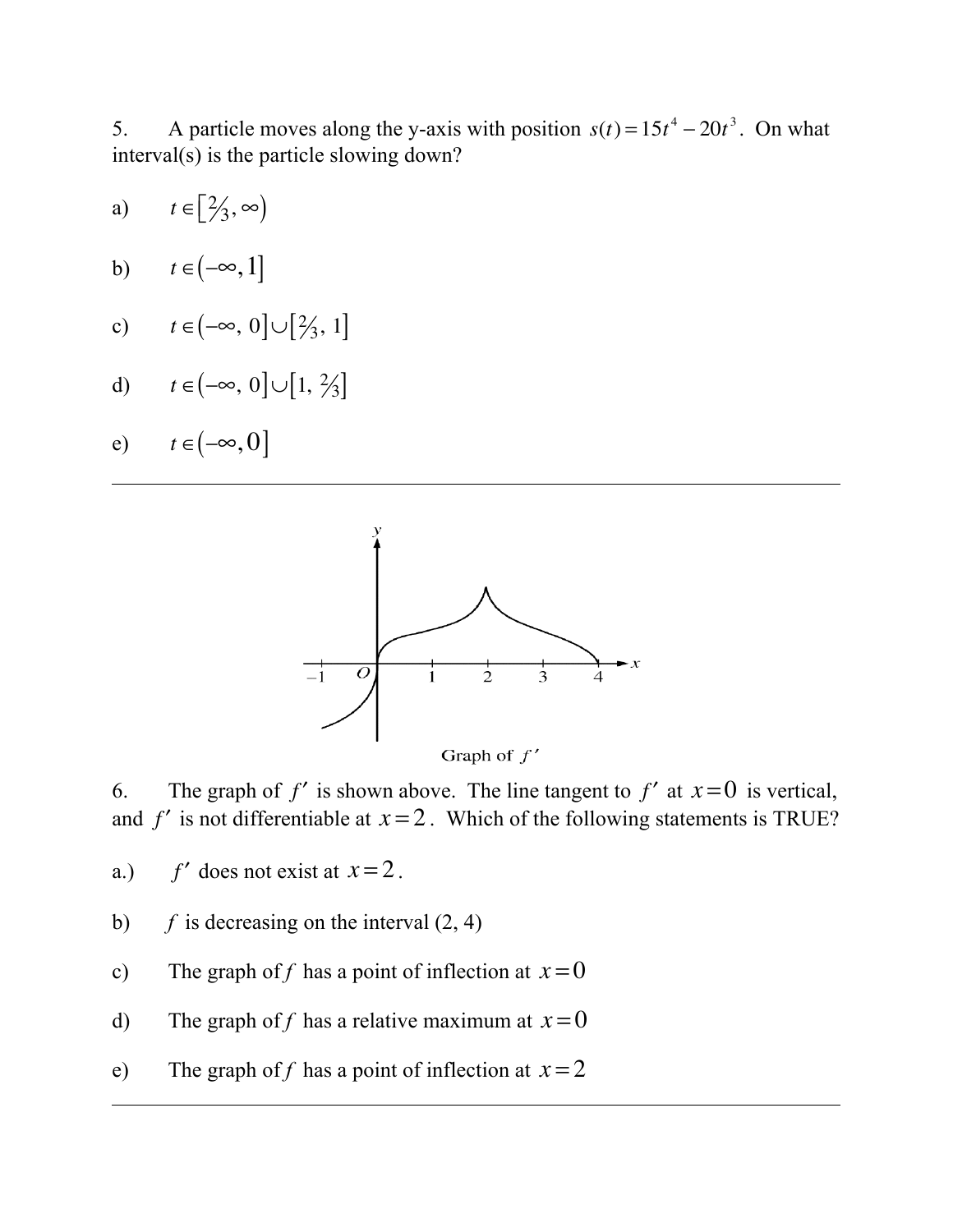7. A particle's acceleration function is  $a(t) = \sqrt[3]{7t-1}$ , and its velocity is 0 at  $t = 0$ . Which of these represents the particle's velocity function?

a) 
$$
v(t) = \frac{1}{8} \left[ (7t - 1)^{8/7} - 1 \right]
$$

b) 
$$
v(t) = \frac{1}{8} \left[ 7(5t-1)^{8/2} + 1 \right]
$$

c) 
$$
v(t) = \frac{1}{8} \left[ 7(8t-1)^{8/7} - 1 \right]
$$

d) 
$$
v(t) = \frac{1}{7}(7t-1)^{-9/7}
$$

e) 
$$
v(t) = \frac{1}{7} \left[ (7t - 1)^{-6/7} - 1 \right]
$$

| ъ.<br>v |  |  |  |
|---------|--|--|--|

8. Let *f* be a polynomial function with values  $f'(x)$  at selected values of *x* given in the table above. Which of the following must be true for  $-2 < x < 6$ ?

- a) The graph of *f* is concave up.
- b) The graph of *f* has at least two points of inflection.

⎦

- c) *f* is increasing.
- d) *f* has no critical points.
- e) *f* has at least two relative extrema.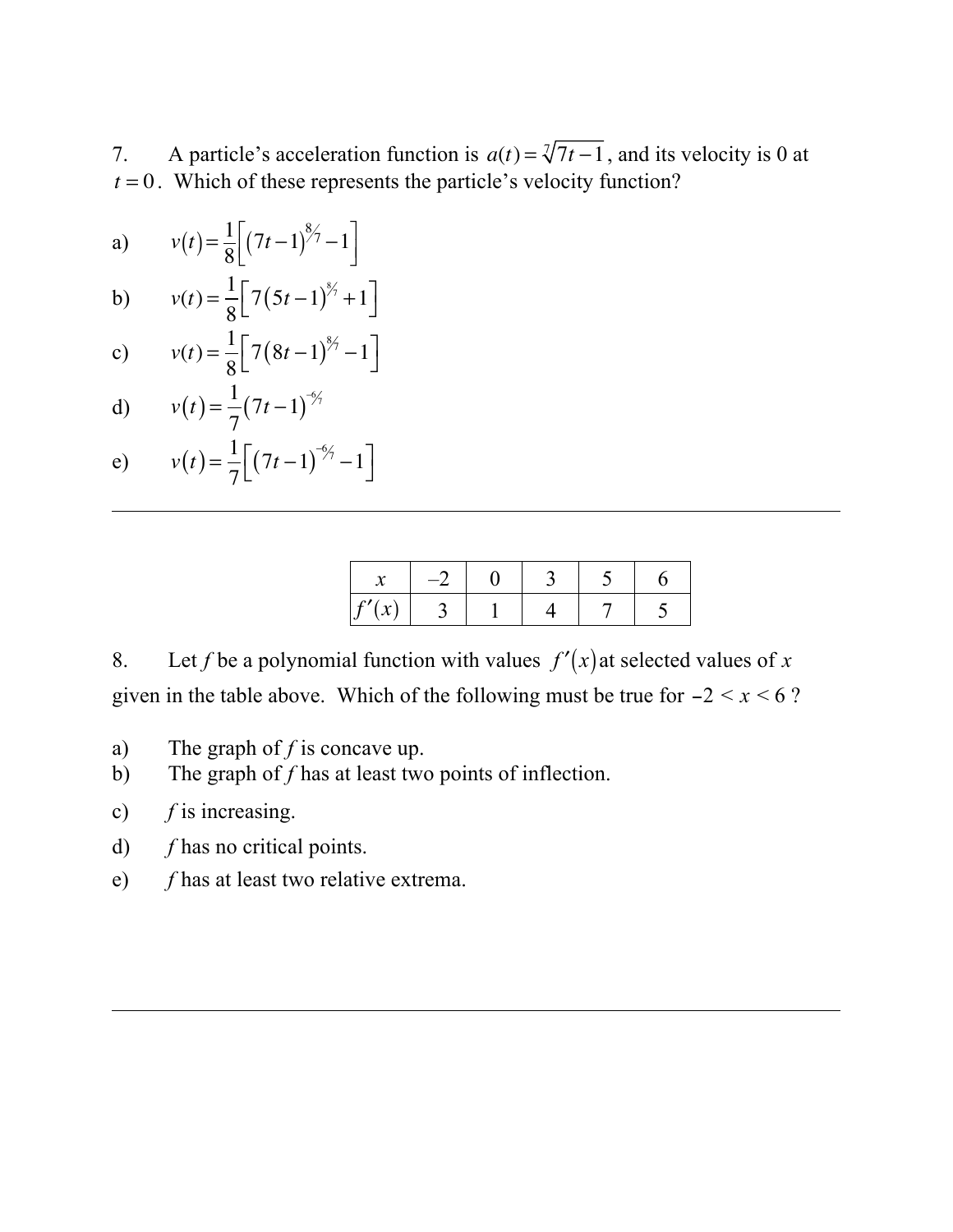9. Find the absolute minimum value of  $f(x) = 2x^3 + 3x^2 - 12x + 4$  on the closed interval  $\lfloor 0, 2 \rfloor$ .

a) -3 b) 0 c) 2 d) 4 e) 8



10. The graph  $y = f(x)$  of is shown above. On which of the following intervals are  $\frac{dy}{dx} > 0$  and  $\frac{d^2y}{dx^2} < 0$ I.  $a \leq x \leq b$  II.  $b \leq x \leq c$  III.  $c \leq x \leq d$ 

a) I only b) II only c) III only

d) I and II only e) None of these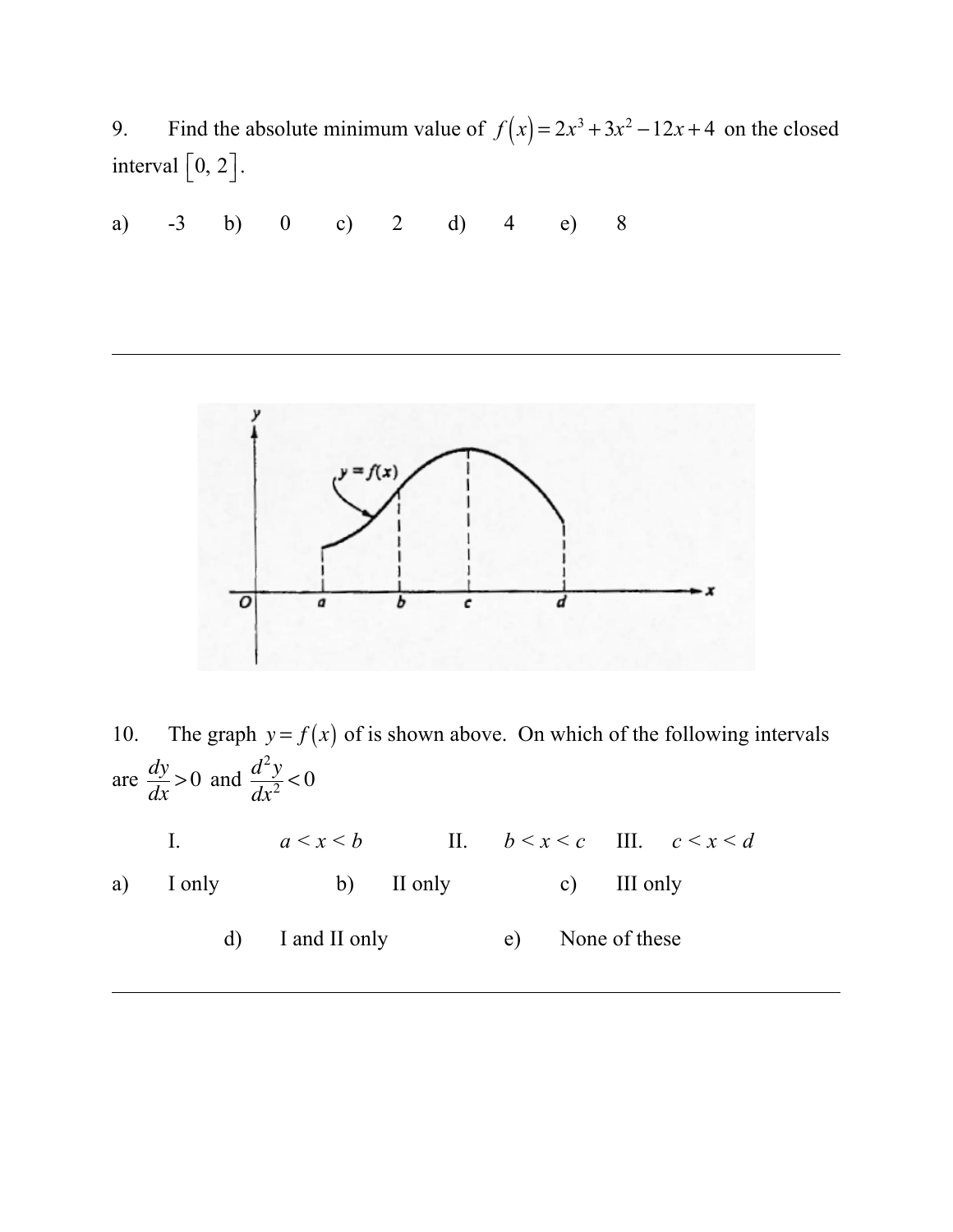11. A rectangle with one side on the *x*-axis has its upper vertices on the graph of  $y=1-\frac{x^2}{0}$  $\frac{1}{9}$ , as shown in the figure below. What is the maximum area of the rectangle?

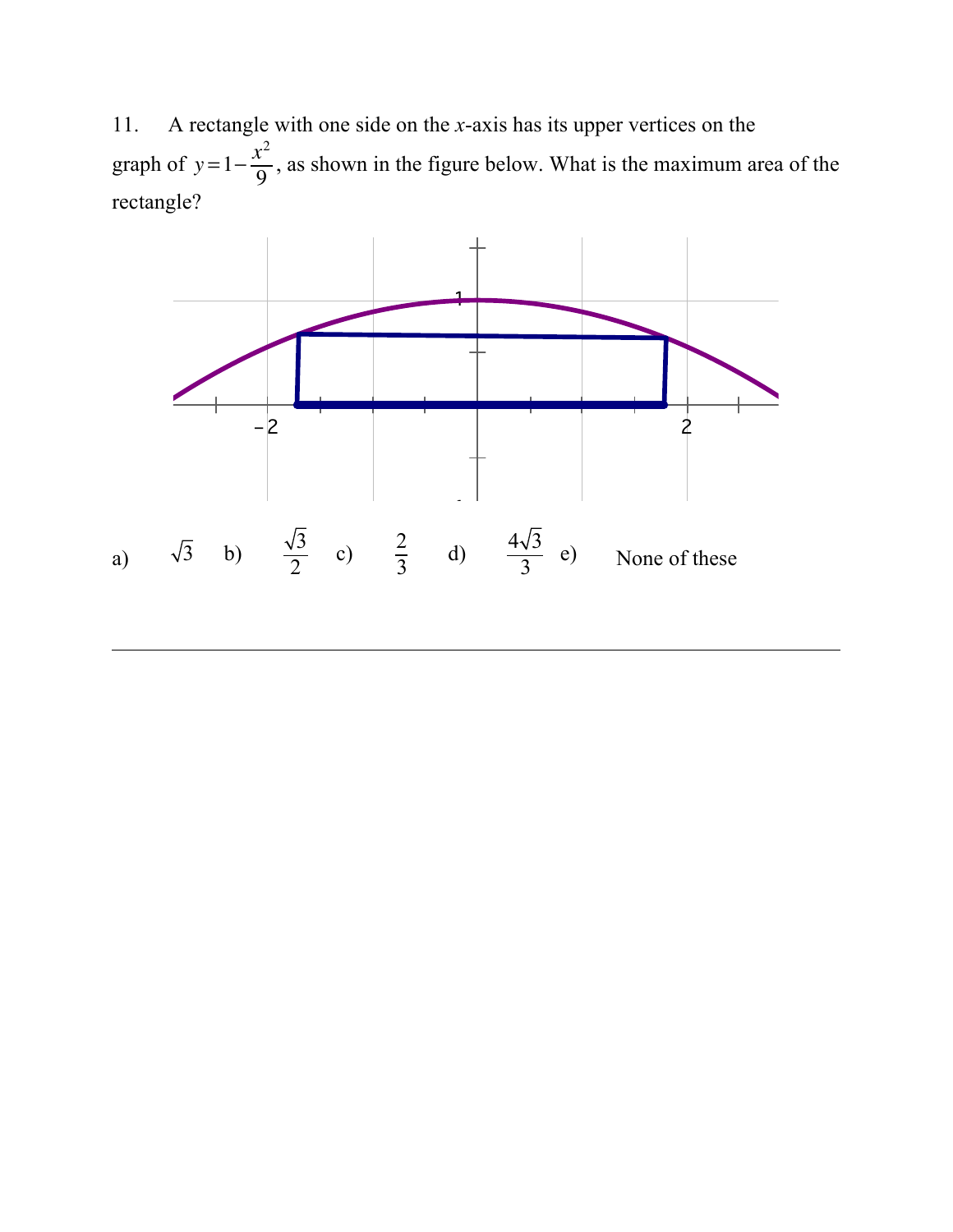12. Suppose the function of *h* has the graph shown below. Which of the following could be the graph of  $y = h'(x)$ ?



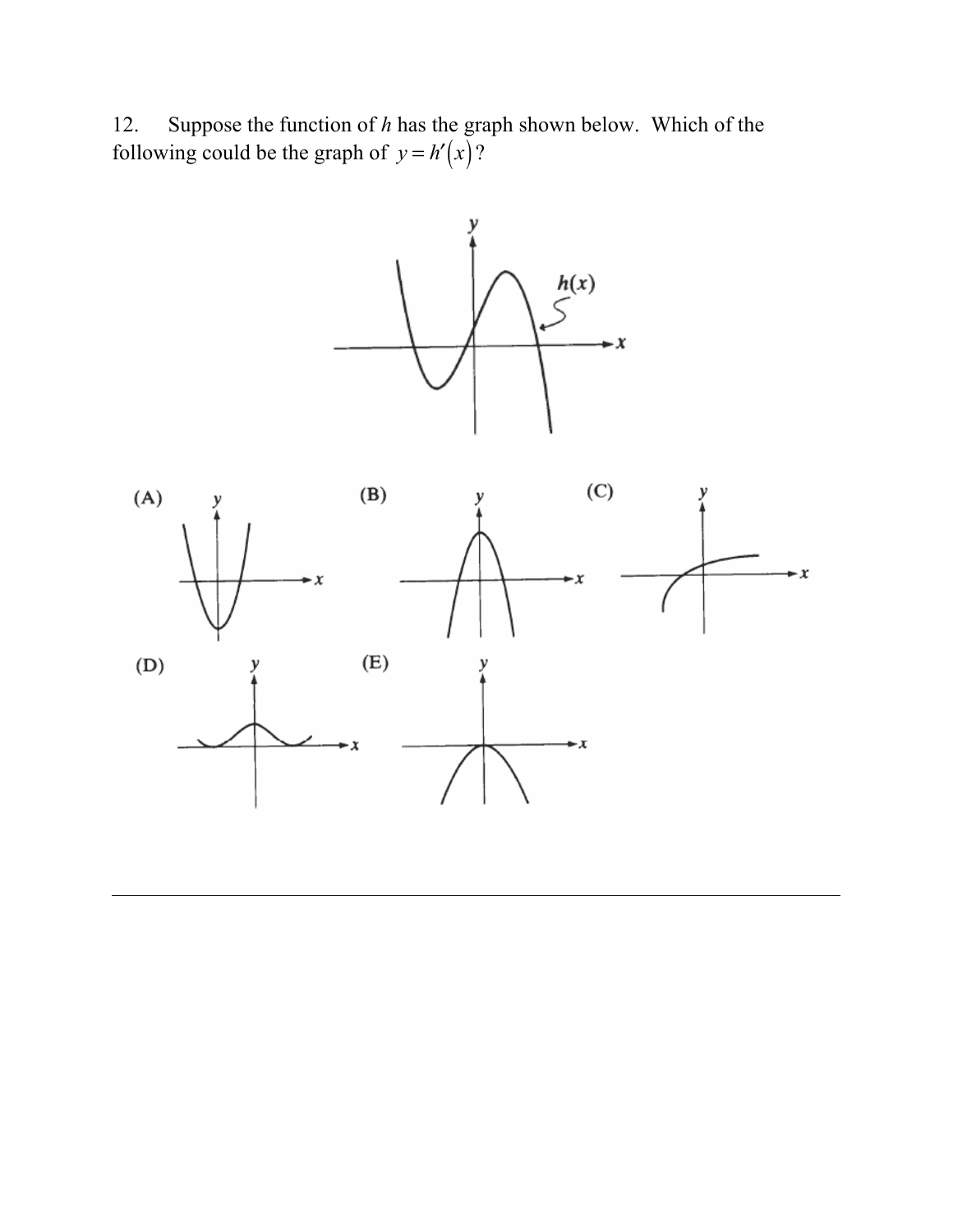BC Calculus '17-18 Name Dx Apps Test Calculator allowed

Score

Directions: Show all work.

1. A function *f* is continuous on the interval  $x \in [-3, 3]$  such that  $f(-3)=6$ and  $f(3)=1$ . The functions  $f'$  and  $f''$  have the properties given below.

|                   | $-3 \le x < -1$ | $x = -1$ | $-1 < x < 1$ | $x = 1$    | $1 < x \leq 3$ |
|-------------------|-----------------|----------|--------------|------------|----------------|
| $\frac{c'}{x}$    | Negative        |          | Negative     | <b>DNE</b> | Positive       |
| $\frac{c}{x}$ (x) | Positive        |          | Negative     | DNE        | Negative       |

(a) Find all the values of *x* for which *f* has a relative maximum or minimum on  $x \in [-3, 3]$ . Justify your answer.

(b) Find all the values of *x* for which *f* has a point of inflection on  $x \in [-3, 3]$ . Justify your answer.

(e) Sketch a graph of *f* .

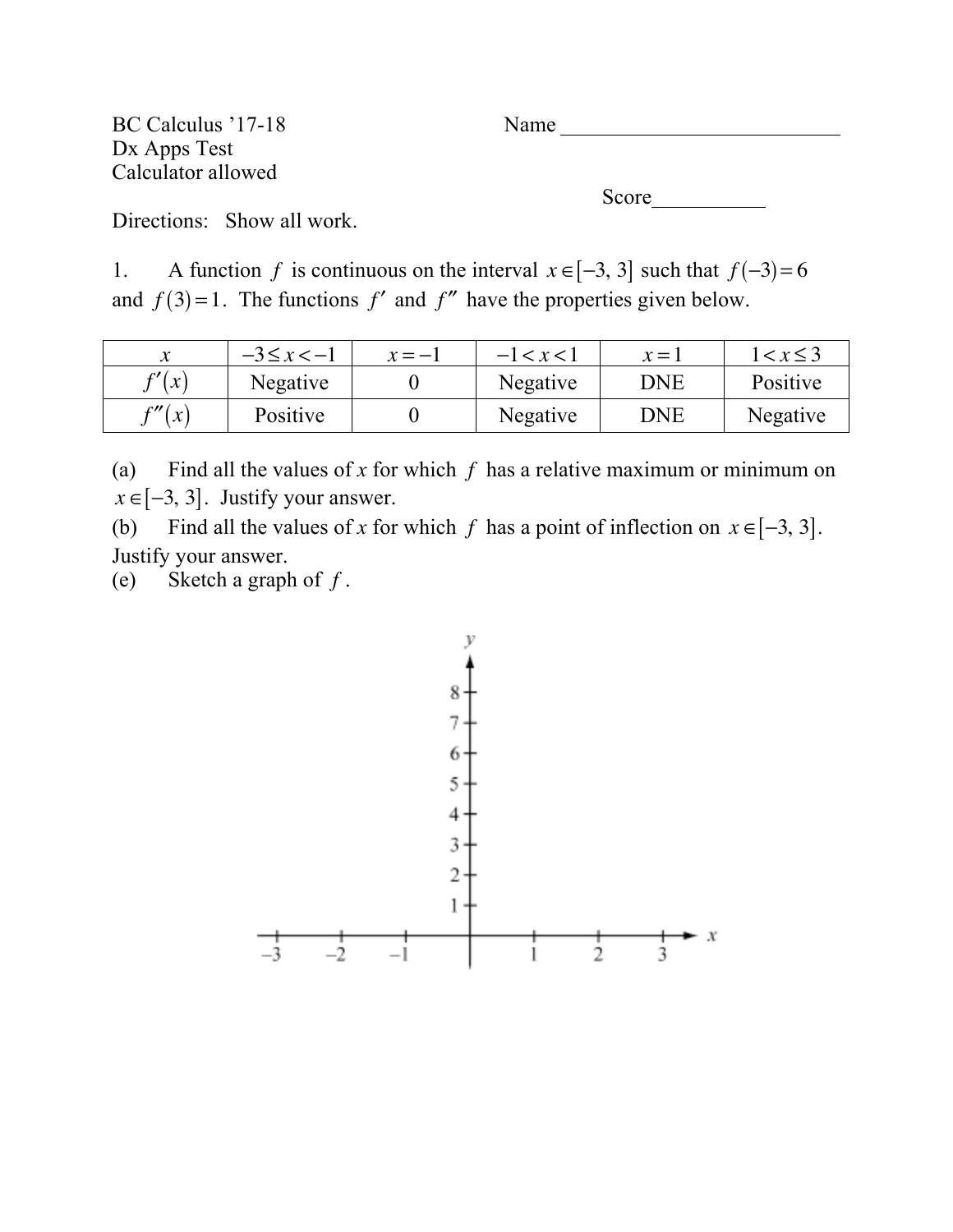- 2. Consider the velocity equation  $v(t) = \frac{3t}{2}$  $\frac{3i}{t^2-4}$  on *x*(2) = 4.
- a) For what values is the particle moving right.
- b) What is the acceleration at *t* = 3? Show the derivative work.

c) Find the particular position equation.